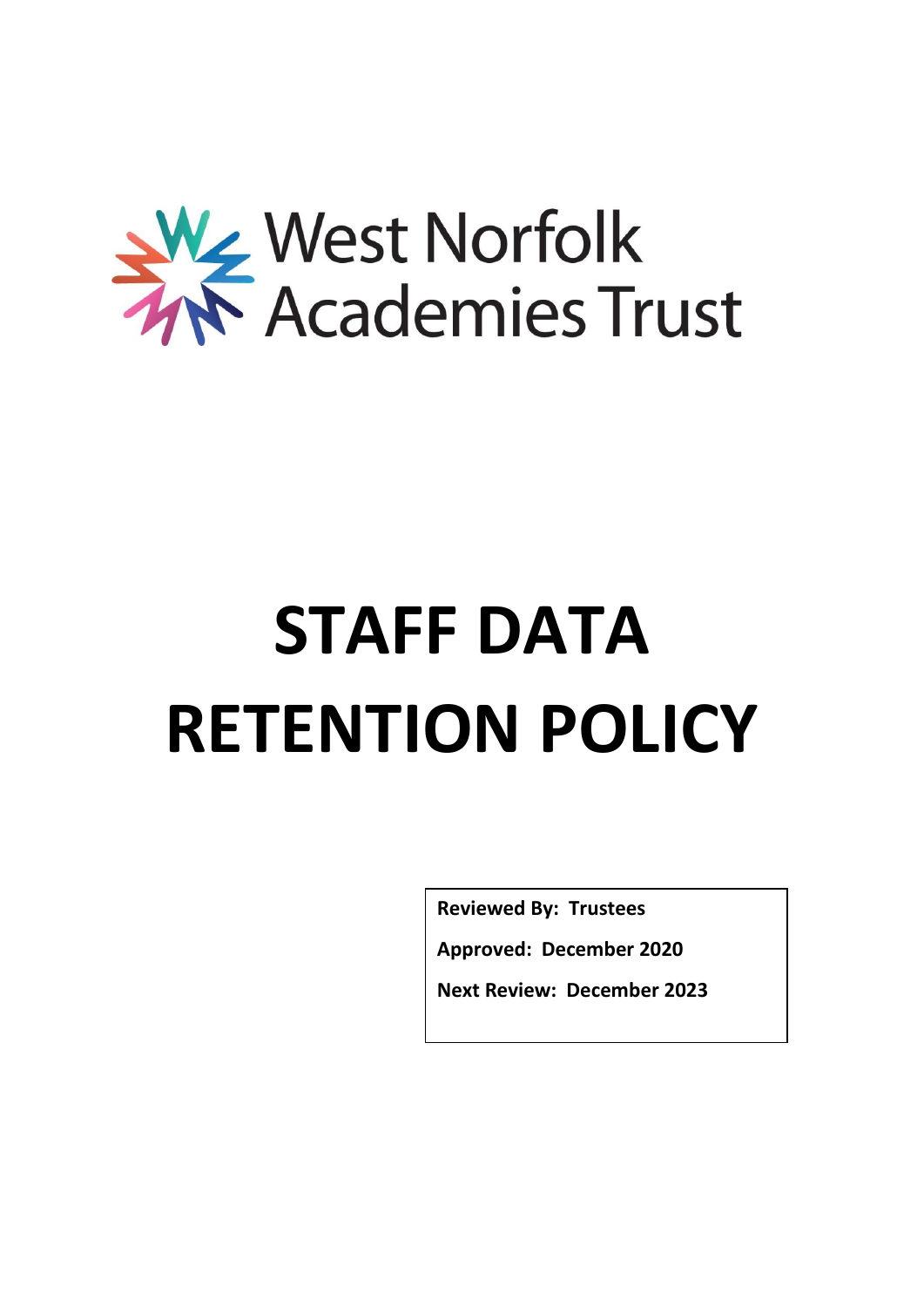#### **Contents**

| Aims                                 |     |
|--------------------------------------|-----|
| Scope of the Policy                  |     |
| Responsibilities                     |     |
| Relationship with existing policies  |     |
| <b>Staff Resources Records</b>       |     |
| <b>Retention of Data</b>             |     |
| Safe destruction of the staff record |     |
| Storage of staff records             |     |
| <b>Staff Records Schedule</b>        | 3-8 |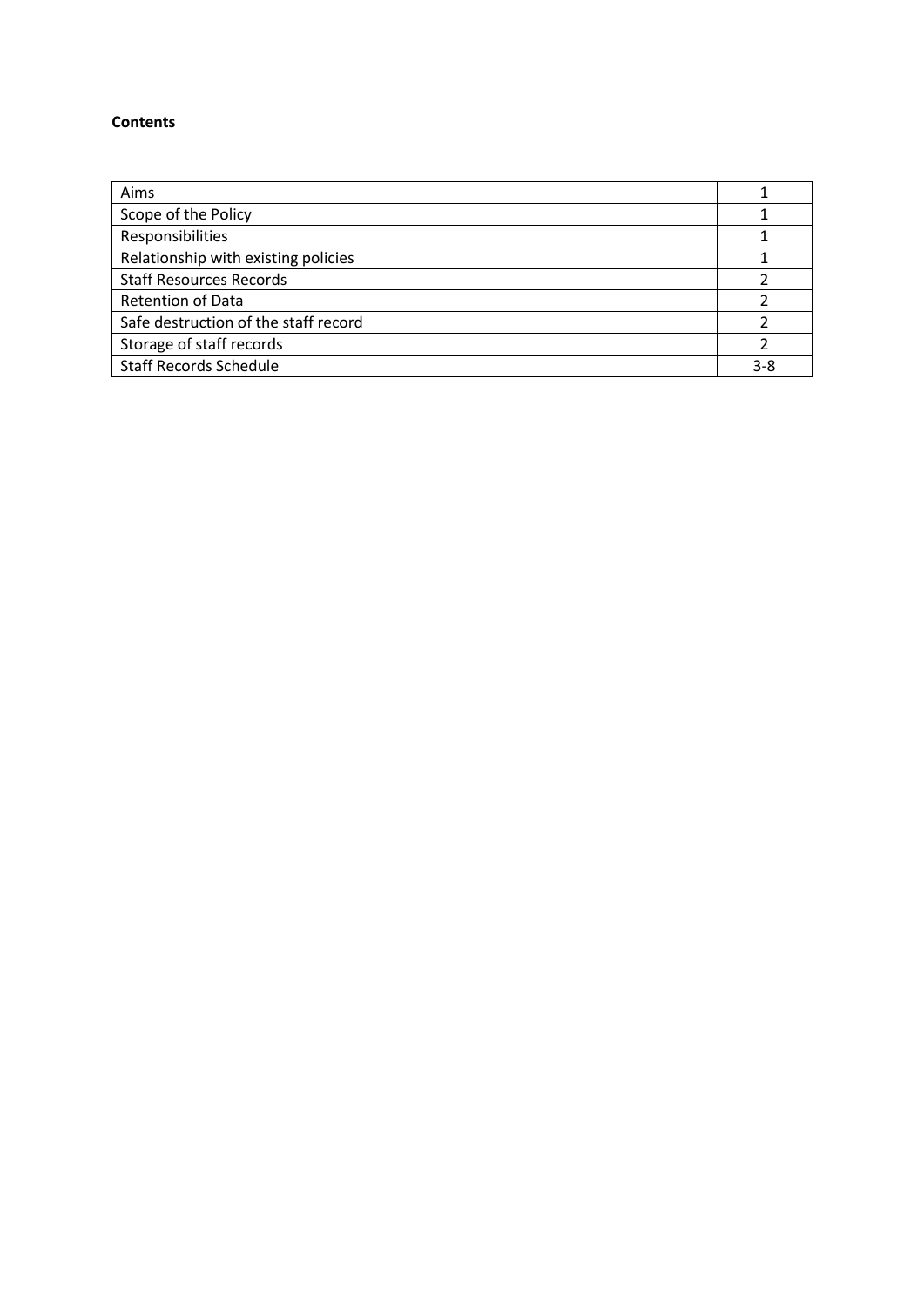#### **1. Aims**

1.1 The Trust recognises that by efficiently managing its records, it will be able to comply with its legal and regulatory obligations and to contribute to the effective overall management of the institution. Records provide evidence for protecting the legal rights and interests of the Trust, and provide evidence for demonstrating performance and accountability. This document provides the policy framework through which this effective management can be achieved and audited.

#### **2. Scope of the Policy**

**2.1** This policy applies to all staff records created, received or maintained by staff of the school in the course of carrying out its functions.

**2.2** Records are defined as all those documents which facilitate the business carried out by the Trust and which are thereafter retained (for a set period) to provide evidence of its transactions or activities. These records may be created or received and then stored, in hard copy or electronically.

#### **3. Responsibilities**

**3.1** The Trust has a corporate responsibility to maintain its records and record keeping systems in accordance with the regulatory environment. The person with overall responsibility is the Executive Headteacher.

**3.2** The person responsible for records management in each school (Headteacher) will give guidance for good records management practice and will promote compliance with this policy so that information will be retrieved easily, appropriately and in a timely way. They will also monitor compliance with this policy by surveying at least annually to check if records are stored securely and can be accessed appropriately.

**3.3** Individual staff and employees must ensure that records for which they are responsible are accurate, and are maintained and disposed of in accordance with the school's records management guidelines.

#### **4. Relationship with existing policies**

**4.1** This policy has been drawn up within the context of:

- Freedom of Information policy
- Data Protection policy
- and with other legislation or regulations (including audit, equal opportunities and ethics) affecting the Trust.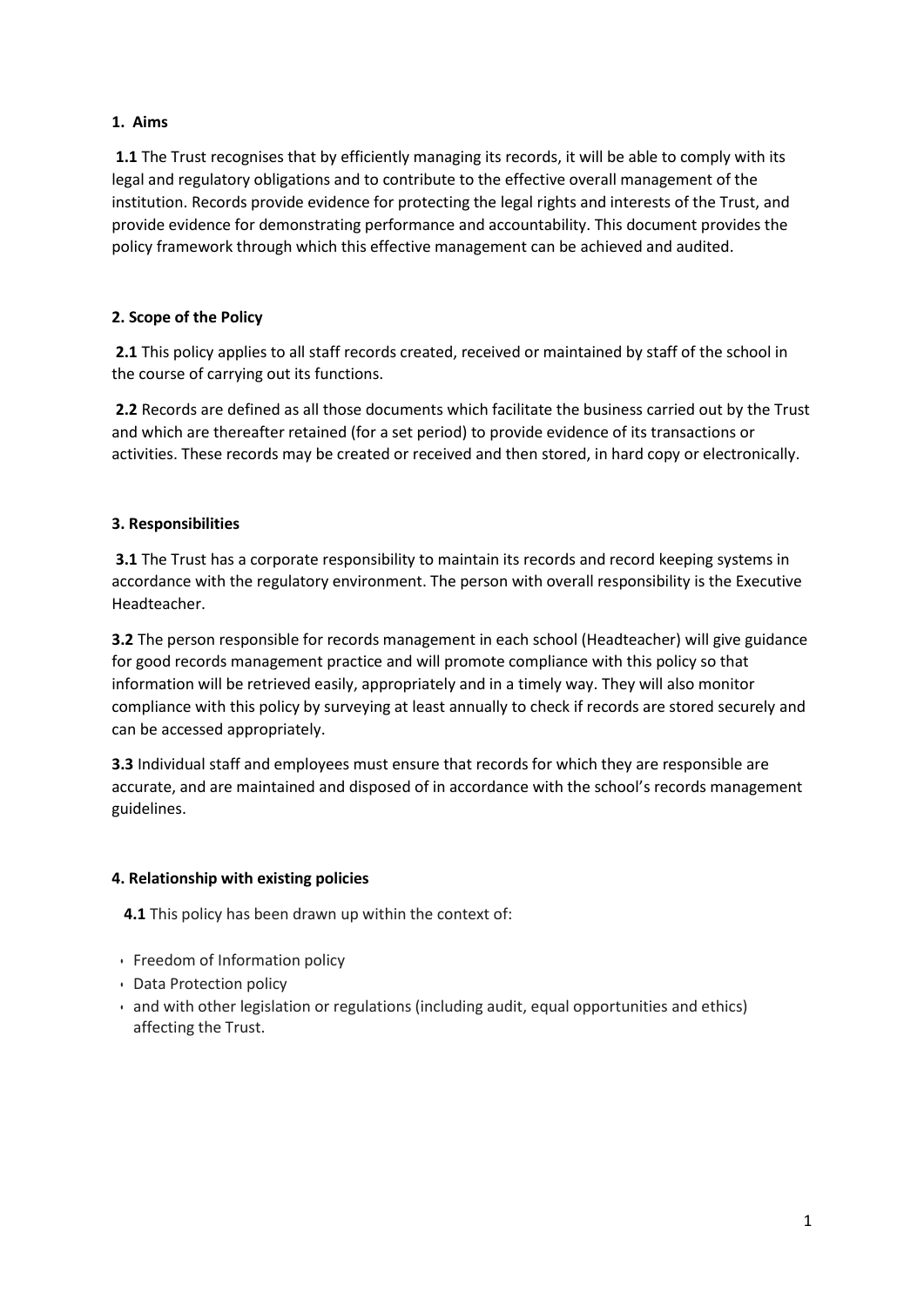#### **5. Staff Records**

**5.1** The Trustees of West Norfolk Academies Trust are committed to retaining personal data (which may be held on paper, electronically, or otherwise) about our employees for no longer than necessary for the purpose or purposes for which they were collected. All steps will be reasonably taken to securely destroy or erase from systems, all data which is no longer required.

**5.2** The Trustees recognise the need to process data in an appropriate and lawful manner, in accordance with the General Data Protection Regulation (GDPR) and the Data Protection Act 2018.

**5.3** Data users are obliged to comply with this policy when processing personal data on our behalf. Any breach of this policy may result in disciplinary action, in accordance with the Trust's Disciplinary Procedure for all Employees (available on the Trust's website), and may result in dismissal in cases of gross misconduct.

#### **6. Retention of Data**

**6.1** Personal data will be retained for employment purposes, to assist in the running of the business and/or to enable individuals to be paid. In such cases we will apply the 'recommended' retention period. Some personal data is retained for statutory purposes, in which case we will apply the 'statutory' retention period.

**6.2** The Trustees commit to retaining the minimum amount of personal data that is necessary for the purpose for which it is held and access to the personal data will be restricted so that it is used only for the specific purpose.

**6.3** Personal data will be held as indicated in the retention schedule and for no longer than the period specified below. All personal data will be destroyed securely at the end of the retention period.

#### **7. Safe destruction of the Staff record**

**7.1** The staff record should be disposed of in accordance with the safe disposal of records guidelines.

#### **8. Storage of Staff records**

**8.1** All staff records should be kept securely at all times. Paper records, for example, should be kept in lockable storage areas with restricted access, and the contents should be secure within the file. Equally, electronic records should have appropriate security.

**8.2** Access arrangements for staff records should ensure that confidentiality is maintained whilst equally enabling information to be shared lawfully and appropriately, and to be accessible for those authorised to see it.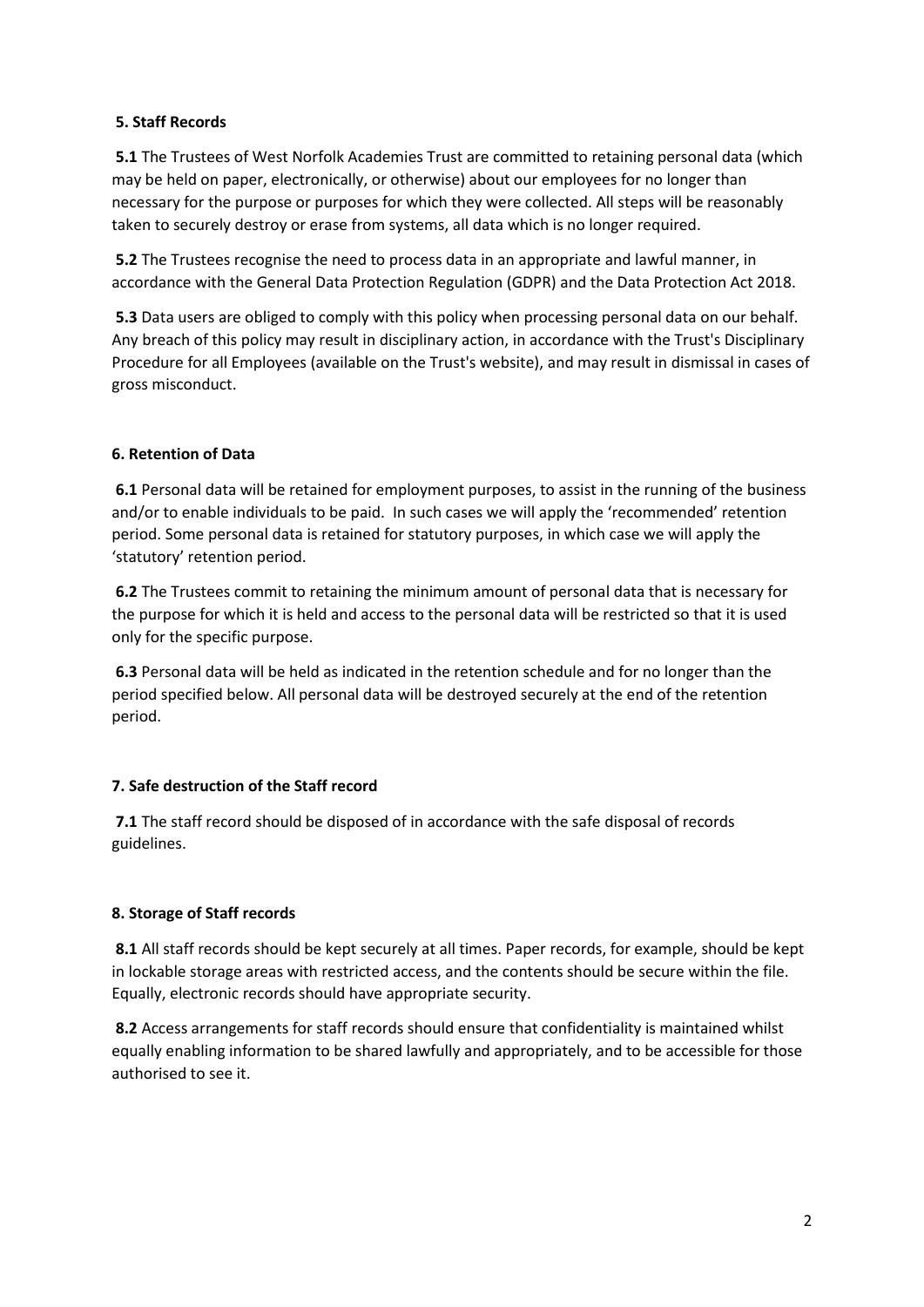### **9. Staff Records Schedule**

| <b>Basic file description</b>                                                                                                                                                                        | <b>Data</b><br>Protection<br><b>Issues</b> | <b>Statutory</b><br><b>Provisions</b> | <b>Retention Period [Operational]</b>                                                                                                                                                                                                          | <b>Action at end of</b><br>administrative life<br>of the record |
|------------------------------------------------------------------------------------------------------------------------------------------------------------------------------------------------------|--------------------------------------------|---------------------------------------|------------------------------------------------------------------------------------------------------------------------------------------------------------------------------------------------------------------------------------------------|-----------------------------------------------------------------|
| All records leading up to the appointment of<br>a new member of staff - unsuccessful<br>candidates                                                                                                   | Yes                                        |                                       | Date of appointment of successful candidate<br>+6 months                                                                                                                                                                                       | <b>SECURE DISPOSAL</b>                                          |
| All records leading up to the appointment of<br>a new member of staff - successful<br>candidate                                                                                                      | <b>Yes</b>                                 |                                       | All relevant information should be added to<br>the Staff Personnel File (see below) and all<br>other information retained for 6 months                                                                                                         | <b>SECURE DISPOSAL</b>                                          |
| Pre-employment vetting information - DBS<br>Checks                                                                                                                                                   | <b>Yes</b>                                 |                                       | Copies of a DBS should not be taken and<br>kept by the school, unless there is a query on<br>the DBS in which case a copy can be kept for<br>a maximum of 6 months while enquires are<br>made.                                                 | <b>SECURE DISPOSAL</b>                                          |
| Proofs of identity collected as part of the<br>process of checking "portable" enhanced<br>DBS disclosure, and used for identity<br>authentication for DBS and Asylum and<br>Immigration Act purposes | Yes                                        |                                       | These should be checked, and a note kept of<br>what was seen and what has been checked.<br>A copy of the documentation should be<br>added to the Staff Personnel File. Documents<br>should be kept for termination of<br>employment + 6 years. | <b>SECURE DISPOSAL</b>                                          |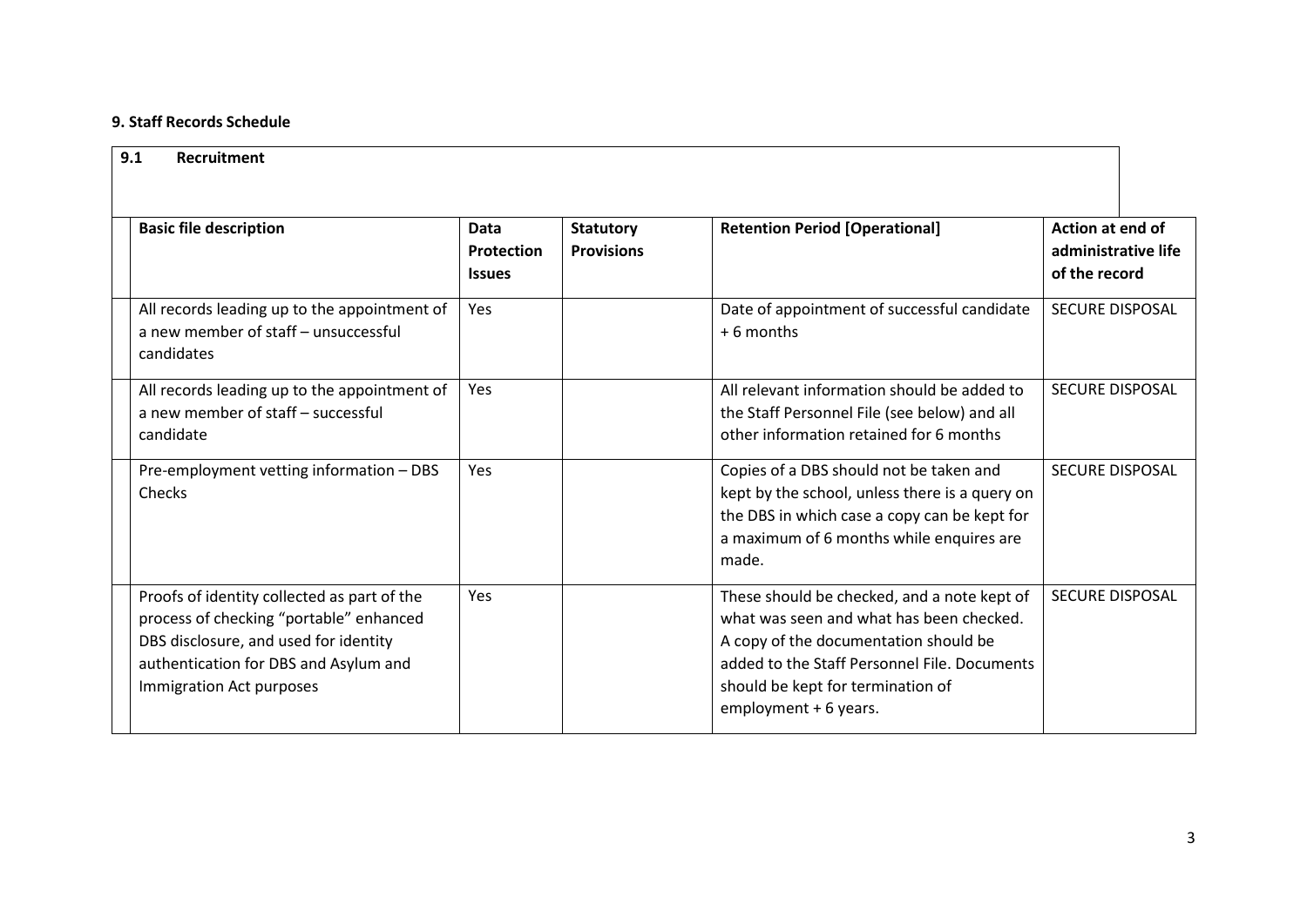| 9.1<br>Recruitment                                                                                                                                                                                                                            |                                            |                                                                                |                                                                                                                    |                                                          |
|-----------------------------------------------------------------------------------------------------------------------------------------------------------------------------------------------------------------------------------------------|--------------------------------------------|--------------------------------------------------------------------------------|--------------------------------------------------------------------------------------------------------------------|----------------------------------------------------------|
| <b>Basic file description</b>                                                                                                                                                                                                                 | <b>Data</b><br>Protection<br><b>Issues</b> | <b>Statutory</b><br><b>Provisions</b>                                          | <b>Retention Period [Operational]</b>                                                                              | Action at end of<br>administrative life<br>of the record |
| Confirmation of DBS outcome and any<br>associated documents (e.g. risk assessment<br>or certificate of good conduct) Confirmation<br>of Barred List clearance and/or Prohibition<br>check where required                                      | Yes                                        |                                                                                | Should be held on staff personnel file and<br>kept for termination of employment + 25<br>years                     | <b>SECURE DISPOSAL</b>                                   |
| Confirmation of pre-employment medical<br>check clearance                                                                                                                                                                                     | Yes                                        |                                                                                | Should be held on staff personnel file and<br>kept for termination of employment + 6<br>years                      | <b>SECURE DISPOSAL</b>                                   |
| Pre-employment vetting information -<br>Evidence proving the right to work in the<br>United Kingdom, UK Border Agency<br>Documentation (work permit), Records<br>relating to employees from outside of the<br>UK e.g. visa, work permits etc. | Yes                                        | An employer's<br>guide to right to<br>work checks<br>[Home Office May<br>2015] | These documents should be added to the<br>Staff Personnel File and kept for termination<br>of employment + 6 years | <b>SECURE DISPOSAL</b>                                   |
| Other pre-employment checks - specifically<br>copies of qualification certificates (including<br>NQT completion of skills tests), references,<br>contract of employment and any variation<br>letters or side letters.                         | Yes                                        | <b>Limitation Act</b><br>1980 (Section 2)                                      | These documents should be added to the<br>Staff Personnel File and kept for termination<br>of employment + 6 years | <b>SECURE DISPOSAL</b>                                   |
| Records relating to the TUPE process                                                                                                                                                                                                          | Yes                                        |                                                                                | Date last member of staff transfers or leaves<br>the organisation $+6$ years                                       | <b>SECURE DISPOSAL</b>                                   |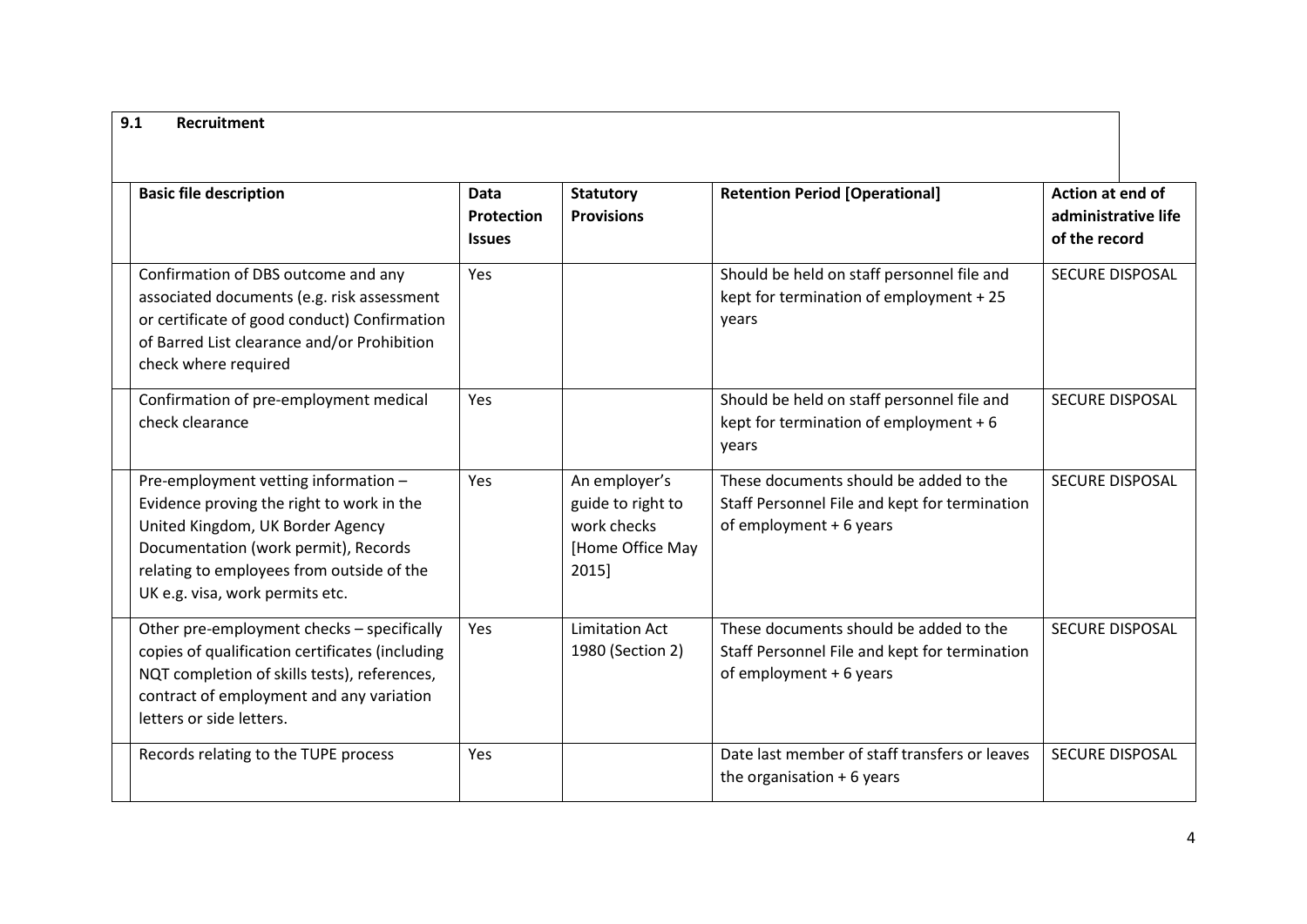| J.L<br>Operational Starf Management                                                                                                               |                                            |                                       |                                         |                                                          |
|---------------------------------------------------------------------------------------------------------------------------------------------------|--------------------------------------------|---------------------------------------|-----------------------------------------|----------------------------------------------------------|
| <b>Basic file description</b>                                                                                                                     | Data<br><b>Protection</b><br><b>Issues</b> | <b>Statutory</b><br><b>Provisions</b> | <b>Retention Period [Operational]</b>   | Action at end of<br>administrative life of<br>the record |
| Annual appraisal/assessment records                                                                                                               | Yes                                        |                                       | Termination of employment + 6<br>years  | <b>SECURE DISPOSAL</b>                                   |
| Records relating to the agreement of pay and<br>conditions                                                                                        | <b>Yes</b>                                 |                                       | Termination of employment + 6<br>years  | <b>SECURE DISPOSAL</b>                                   |
| Medical certificates / Occupational Health reports<br>and sickness absence records                                                                | Yes.                                       |                                       | Termination of employment + 6<br>years  | <b>SECURE DISPOSAL</b>                                   |
| Statutory Sick Pay records, calculations, certificates,<br>self-certificates                                                                      | Yes                                        |                                       | Termination of employment + 6<br>years  | <b>SECURE DISPOSAL</b>                                   |
| Other special leave of absence including parental<br>leave, maternity leave                                                                       | Yes                                        |                                       | Termination of employment $+6$<br>years | <b>SECURE DISPOSAL</b>                                   |
| Letter of resignation and acceptance of resignation,<br>exit interview notes or other documentation relating<br>to the termination of employment. | <b>Yes</b>                                 |                                       | Termination of employment + 6<br>years  | <b>SECURE DISPOSAL</b>                                   |
| Redundancy details, calculations of payments,<br>refunds, notification to the Secretary of State                                                  | Yes                                        |                                       | Date of redundancy + 6 years            | <b>SECURE DISPOSAL</b>                                   |

## **9.2 Operational Staff Management**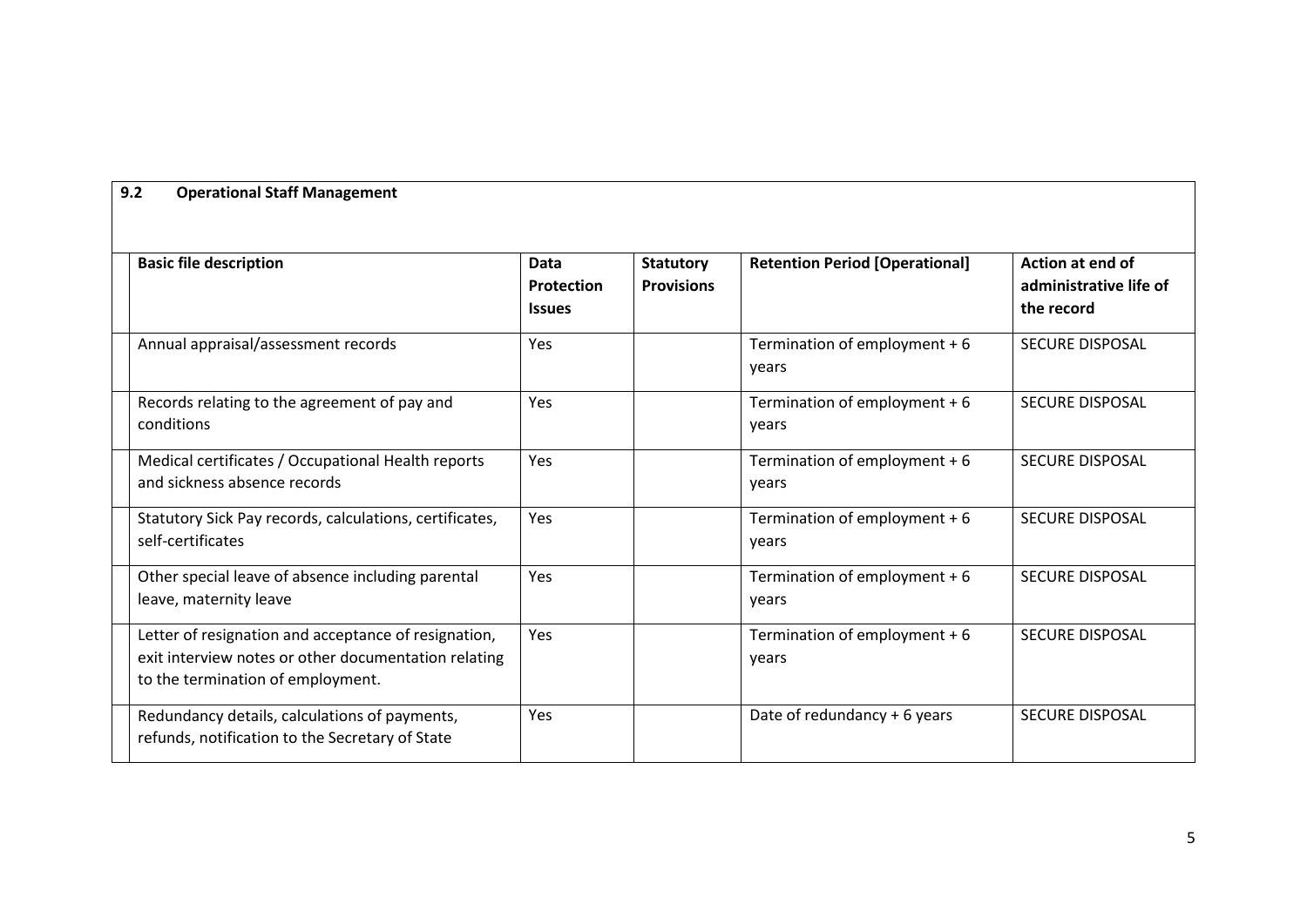# **9.2 Operational Staff Management**

| <b>Basic file description</b>                                                                                                                       | Data<br>Protection<br><b>Issues</b> | <b>Statutory</b><br><b>Provisions</b> | <b>Retention Period [Operational]</b>                                                                           | Action at end of<br>administrative life of<br>the record |
|-----------------------------------------------------------------------------------------------------------------------------------------------------|-------------------------------------|---------------------------------------|-----------------------------------------------------------------------------------------------------------------|----------------------------------------------------------|
| Salary assessment forms - teachers                                                                                                                  | <b>Yes</b>                          |                                       | Termination of employment + 6<br>years                                                                          | <b>SECURE DISPOSAL</b>                                   |
| Staff induction including NQTs induction                                                                                                            | No                                  |                                       | Termination of employment $+6$<br>years                                                                         | <b>SECURE DISPOSAL</b>                                   |
| Any other document relevant to Trust policy and<br>procedures such as capability, absence management,<br>grievance, bullying, harassment, probation | Yes.                                |                                       | Stored in staff personnel file for<br>period stated on document if not to<br>be held for termination $+6$ years | <b>SECURE DISPOSAL</b>                                   |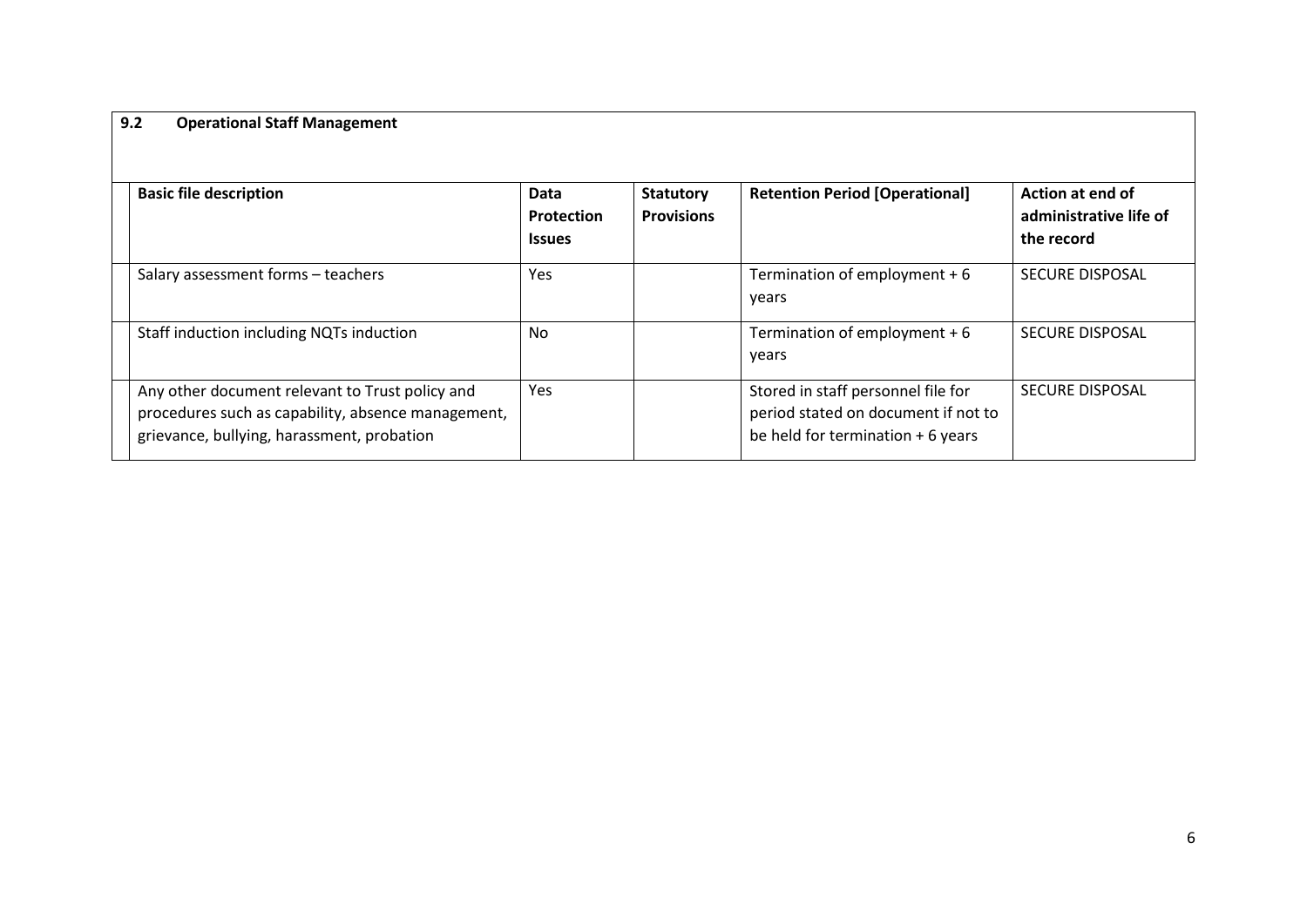| 9.3<br><b>Management of Disciplinary and Grievance Processes</b>                                                                                               |                                            |                                                         |                                                                                                                                                                                                              |                                                          |  |
|----------------------------------------------------------------------------------------------------------------------------------------------------------------|--------------------------------------------|---------------------------------------------------------|--------------------------------------------------------------------------------------------------------------------------------------------------------------------------------------------------------------|----------------------------------------------------------|--|
| <b>Basic file description</b>                                                                                                                                  | Data<br><b>Protection</b><br><b>Issues</b> | <b>Statutory</b><br><b>Provisions</b>                   | <b>Retention Period [Operational]</b>                                                                                                                                                                        | Action at end of<br>administrative life<br>of the record |  |
| Allegation which is child protection in<br>nature against a member of staff, including<br>where the allegation is unfounded, and not<br>found to be malicious. | Yes                                        | Keeping Children<br>Safe in Education<br>September 2020 | Until the child/children involved in the<br>allegation reach 25 years of age, or the<br>person's normal retirement age or 10 years<br>from the date of the allegation, whichever is<br>longer, then destroy. | <b>SECURE DISPOSAL</b>                                   |  |
| <b>Disciplinary Proceedings</b>                                                                                                                                | Yes                                        |                                                         |                                                                                                                                                                                                              |                                                          |  |
| <b>Informal Management Advice</b>                                                                                                                              |                                            |                                                         | Stored in staff personnel file for Termination<br>+ 6 years unless a specific period is stated on<br>the letter of advice                                                                                    | <b>SECURE DISPOSAL</b>                                   |  |
| First written warning                                                                                                                                          |                                            |                                                         | Date of warning + 12 months                                                                                                                                                                                  | <b>SECURE DISPOSAL</b>                                   |  |
| Final written warning                                                                                                                                          |                                            |                                                         | Date of warning + 12 months                                                                                                                                                                                  | <b>SECURE DISPOSAL</b>                                   |  |
| Case not found                                                                                                                                                 |                                            |                                                         | If the incident is child protection related,<br>then see above; otherwise, dispose of at the<br>conclusion of the case                                                                                       | <b>SECURE DISPOSAL</b>                                   |  |
| Dismissal due to gross misconduct -<br>not Child Protection related                                                                                            |                                            |                                                         | Termination of employment + 6 years                                                                                                                                                                          | <b>SECURE DISPOSAL</b>                                   |  |